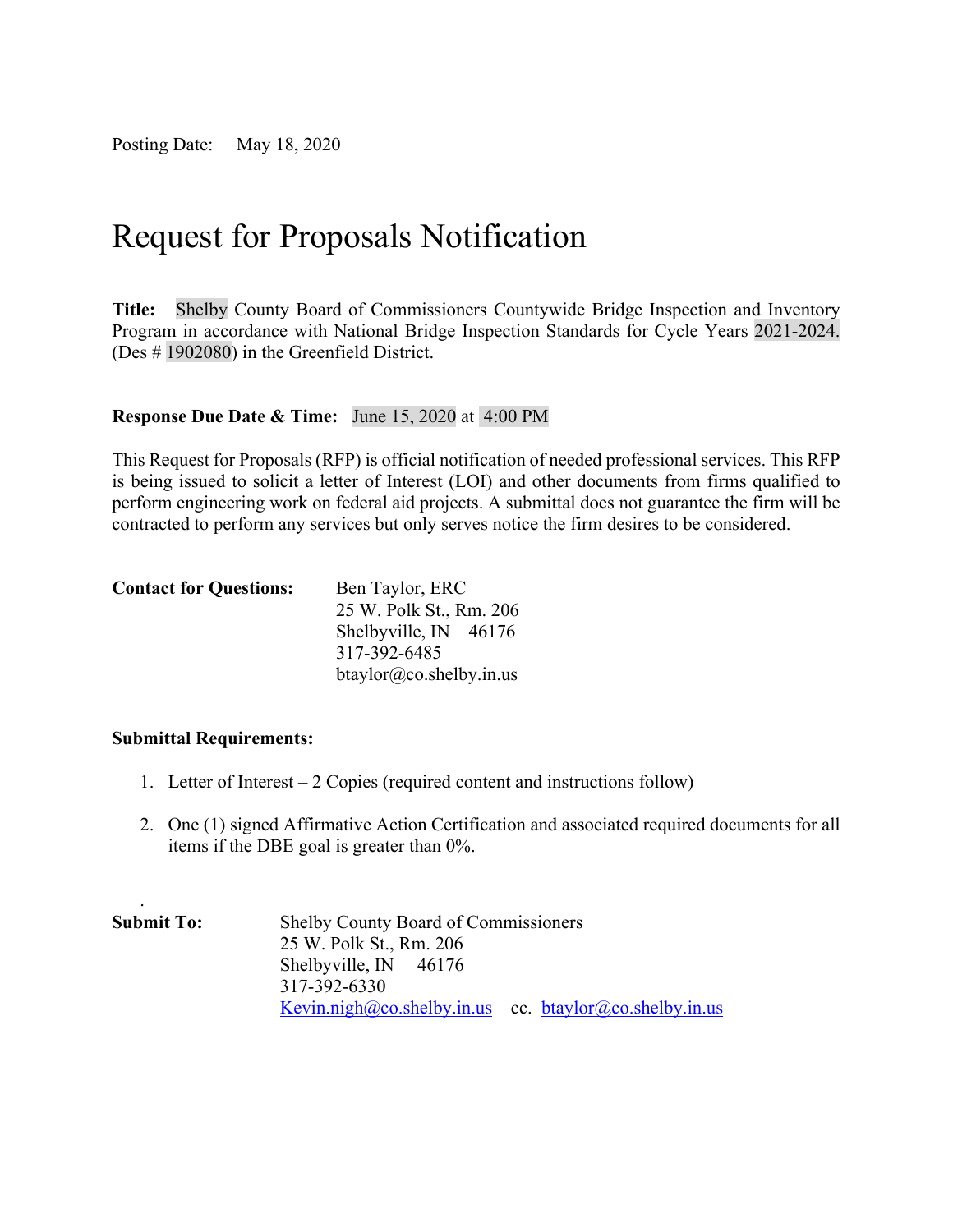#### **Selection Procedures:**

Consultants will be selected for work further described herein, based on the evaluation of the Letter of Interest (LOI) and other required documents. The Consultant Selection Rating Form used to evaluate and score the submittals is included for your reference. Final selection ranking will be determined by:

#### **Requirements for Letters of Interest (LOI)**

- A. General instructions for preparing and submitting a Letter of Interest (LOI).
	- 1. Provide the information, as stated in Item B below, in the same order listed and signed by an officer of the firm. Signed and scanned documents, or electronically applied signatures are acceptable. Do not send additional forms, resumes, brochures, or other material unless otherwise noted in the item description.
	- 2. LOI's shall be limited to twelve  $(12)$  8  $\frac{1}{2}$ " x 11" pages that include Identification, Qualifications, Key Staff, and Project Approach.
	- 3. LOI's must be received no later than the "Response Due Date and Time"; as shown in the RFP header above. Responses received after this deadline will not be considered. Submittals must include all required attachments to be considered for selection.
- B. Letter of Interest Content
	- 1. Identification, Qualifications and Key Staff
		- a. Provide the firm name, address of the responsible office from which the work will be performed and the name and email address of the contact person authorized to negotiate for the associated work.
		- b. List all proposed sub consultants, their DBE status, and the percentage of work to be performed by the prime consultant and each sub consultant. (See Affirmative Action Certification requirements below.) A listing of certified DBE's eligible to be considered for selection as prime consultants or sub-consultants for this RFP can be found at the "Prequalified Consultants" link on the Indiana Department of Transportation (INDOT) Consultants Webpage. [\(http://www.in.gov/indot/2732.htm\)](http://www.in.gov/indot/2732.htm).
		- c. List the Project Manager and other key staff members, including key sub consultant staff, and the percent of time the project manager will be committed for the contract, if selected. Include project engineers for important disciplines and staff members responsible for the work. Address the experience of the key staff members on similar projects and the staff qualifications relative to the required item qualifications.
		- d. Describe the capacity of consultant staff and their ability to perform the work in a timely manner relative to present workload.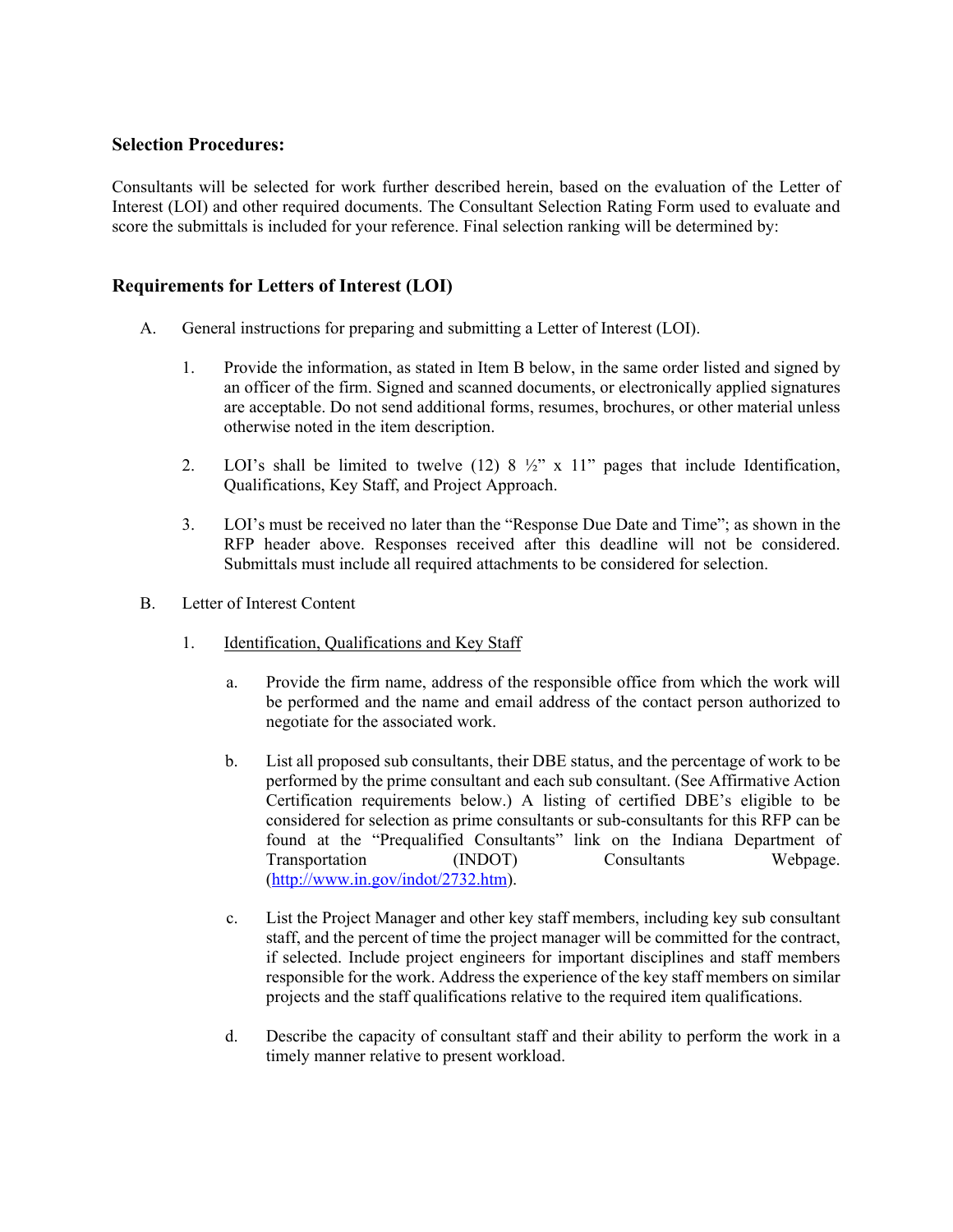#### 2. Project Approach

a. Provide a description of your project approach relative to the advertised services. For project specific items confirm the firm has visited the project site. For all items address your firm's technical understanding of the project or services, cost containment practices, innovative ideas and any other relevant information concerning your firm's qualifications for the project.

## **Requirements for Affirmative Action Certification**

A completed Affirmative Action Certification form is required for all items that identify a DBE goal greater than "0", in order to be considered for selection. The consultant must identify the DBE firms with which it intends to subcontract.

On the Affirmative Action Certification, include the contract participation percentage of each DBE and list what the DBE will be subcontracted to perform.

If the consultant does not meet the DBE goal, the consultant must provide documentation in additional pages after the form that evidences that it made good faith efforts to achieve the DBE goal.

All DBE subcontracting goals apply to all prime submitting consultants regardless of the prime's status of DBE.

#### **INDOT DBE Reciprocity Agreement with KYTC**

An Agreement between INDOT and the Kentucky Transportation Cabinet (KYTC) established reciprocal acceptance of certification of DBE firms in their respective states under the Unified Certification Program (UCP) pursuant to 49 CFR  $?26.81(e)$  and (f).

Copies of the DBE certifications, as issued by INDOT or the Kentucky Transportation Cabinet (KYTC), are to be included as additional pages after the AAC form for each firm listed on the AAC form. The following are DBE Locator Directories for each State Transportation Agency:

## **INDOT: <https://entapps.indot.in.gov/DBELocator/>**

### **KYTC: [https://transportation.ky.gov/Civil-Rights-and-Small-Business-](https://transportation.ky.gov/Civil-Rights-and-Small-Business-Development/Pages/Certified-DBE-Directory.aspx)[Development/Pages/Certified-DBE-Directory.aspx](https://transportation.ky.gov/Civil-Rights-and-Small-Business-Development/Pages/Certified-DBE-Directory.aspx)**

Information about the Indiana DBE Program is available at: **[https://www.in.gov/indot/2674.htm.](https://www.in.gov/indot/2674.htm)**

Information about the KYTC DBE Program is available at: **[https://transportation.ky.gov/Civil-Rights-and-Small-Business-Development/Pages/default.aspx.](https://transportation.ky.gov/Civil-Rights-and-Small-Business-Development/Pages/default.aspx)**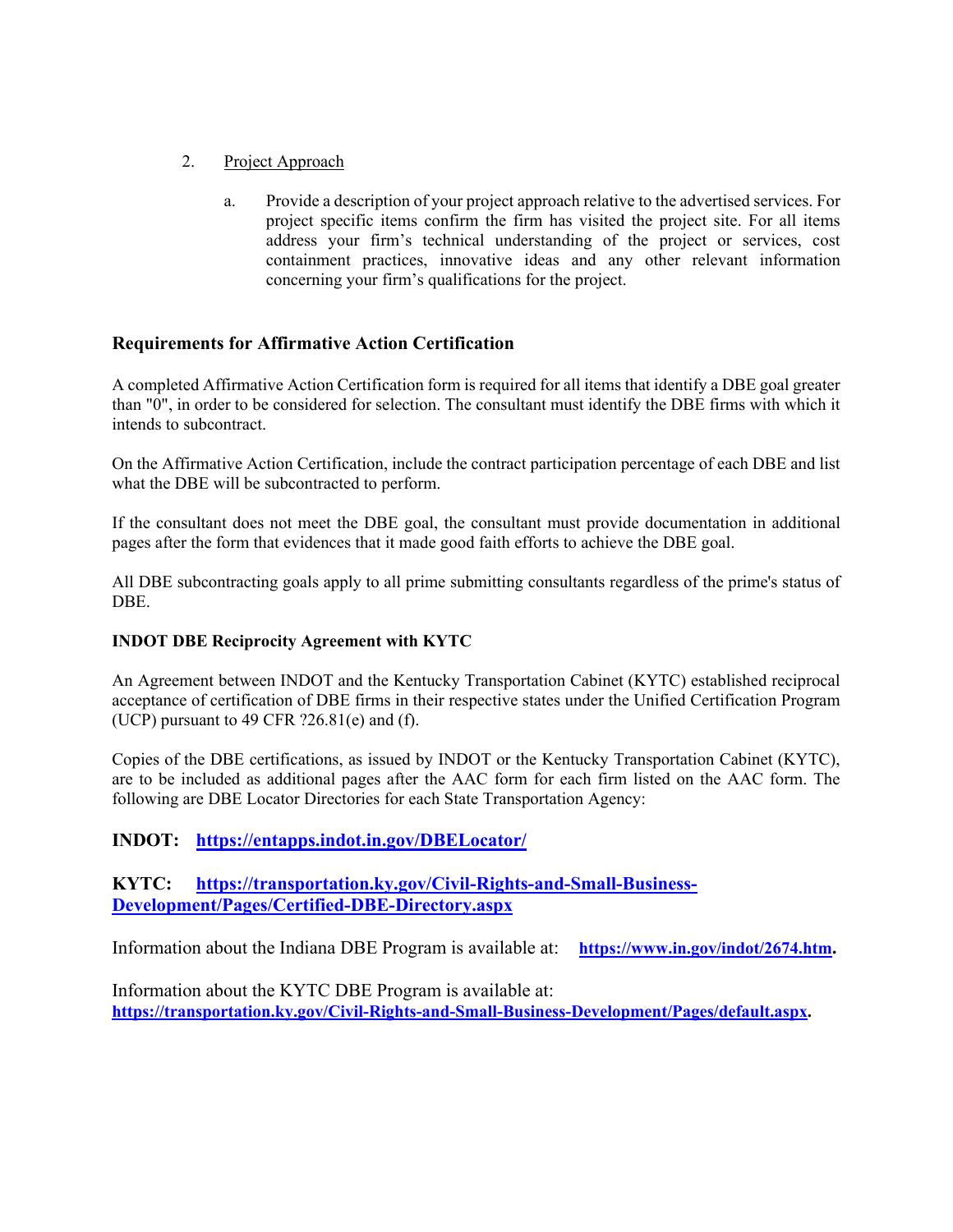## **Work item details:**

Local Public Agency: Shelby County Board of Commissioners

Project Location: Each Individual Bridge Site within Shelby County

Project Description: Countywide Bridge Inspection and Inventory Program in accordance with National Bridge Inspection Standards for Cycle Years 2021-2024.

INDOT Des #: 1902080

Services: Inspection of all highway bridges in the County including highway bridges within the cities and towns except State highway bridges, Federal Land bridges and privately owned bridges. Inspection Types and Frequencies are defined in below table:

| <b>Inspection Type/Months</b> | 24           | 12                                                                                   | 6 | Other*           |
|-------------------------------|--------------|--------------------------------------------------------------------------------------|---|------------------|
| Routine                       |              |                                                                                      |   |                  |
| Number of Bridges             | 170          | 17                                                                                   |   |                  |
| <b>Bridge Numbers</b>         |              | 9, 16, 21, 22, 23,<br>28, 32, 57, 72,<br>96, 104, 128,<br>129, 146, 157,<br>183, 187 |   |                  |
| <b>Fracture Critical</b>      |              |                                                                                      |   |                  |
| Number of Bridges             | $\mathbf{1}$ | $\overline{2}$                                                                       |   |                  |
| <b>Bridge Numbers</b>         | 117          | 32, 128                                                                              |   |                  |
| <b>Underwater</b>             |              |                                                                                      |   |                  |
| Number of Bridges             |              |                                                                                      |   | $\overline{4}$   |
| <b>Bridge Numbers</b>         |              |                                                                                      |   | 63, 79, 132, 133 |
| Complex                       |              |                                                                                      |   |                  |
| Number of Bridges             |              |                                                                                      |   |                  |
| <b>Bridge Numbers</b>         |              |                                                                                      |   |                  |
| <b>Element</b>                |              |                                                                                      |   |                  |
| Number of Bridges             |              |                                                                                      |   |                  |
| <b>Bridge Numbers</b>         |              |                                                                                      |   |                  |
| <b>Special</b>                |              |                                                                                      |   |                  |
| Number of Bridges             | 1            |                                                                                      |   |                  |
| <b>Bridge Numbers</b>         | 4            |                                                                                      |   |                  |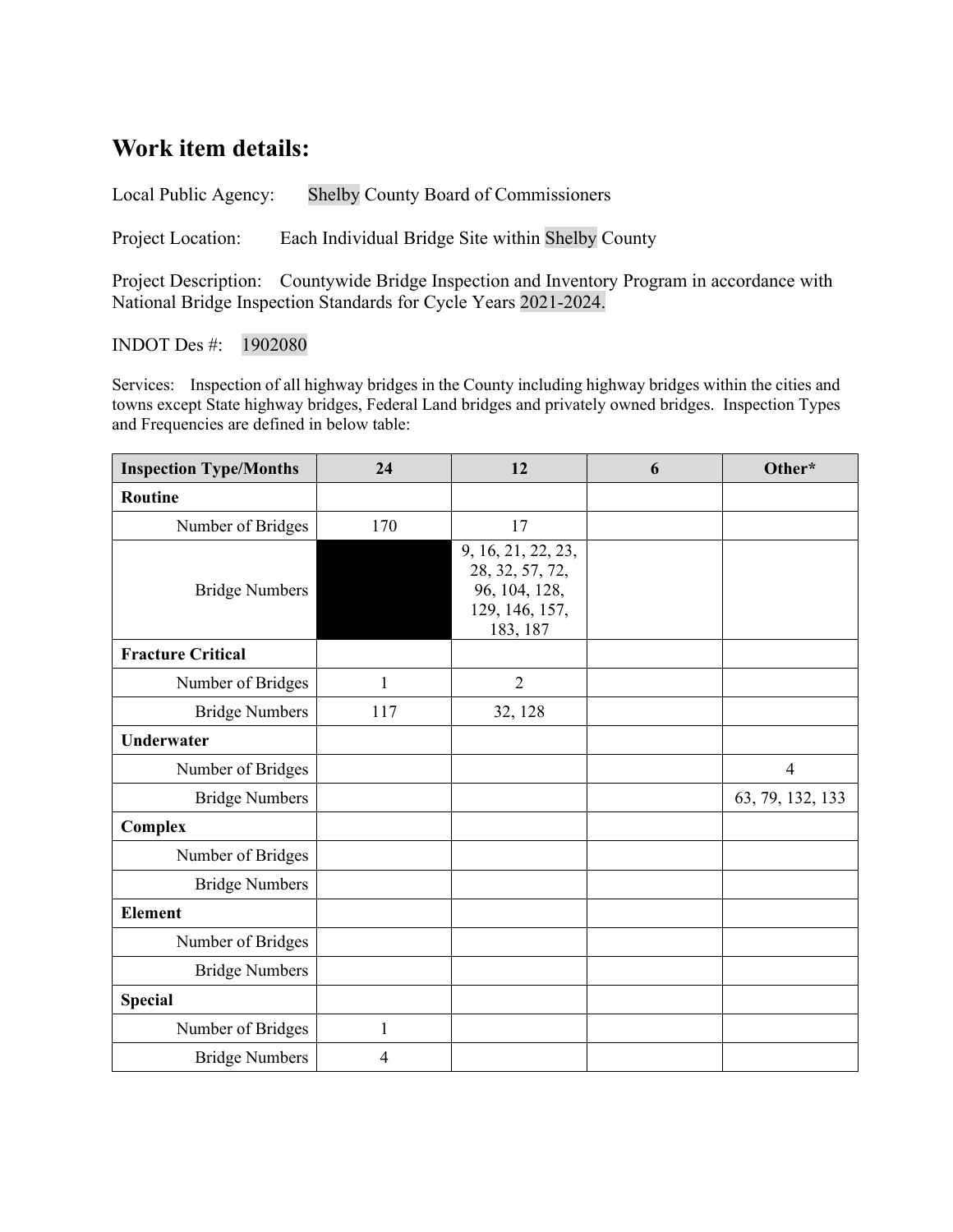Other\* - Provide frequency and justification in the box below Special - Define type of Special Inspection required with justification

\*Underwater frequency is 60 months\*

Special is Steel beams with welded cover plates.

Bridge 10 will be replaced in 2020 and will be on a 24 month inspection cycle.

Bridges 8, 13, 31, 41 and 147 are closed and not eligible for federal funds.

Phases Included:

| Phase      | Year |
|------------|------|
|            | 2021 |
| ĪА         | 2022 |
| TI         | 2023 |
| <b>IIA</b> | 2024 |

Month Compliance Date: October - November

Funding: 80% Federal Funding, 20% Local Funds

Term of Contract: 4 years

DBE goal: 3%

Required Prequalification Categories:

Ⅳ 14.1 Regular Bridge Inspection

 $\Box$  14.2 Complex Bridge Inspection

⊠ 14.3 Underwater/In-Water Bridge Inspection

■ 14.5 Bridge Load Capacity Rating and Other Bridge Analysis/Training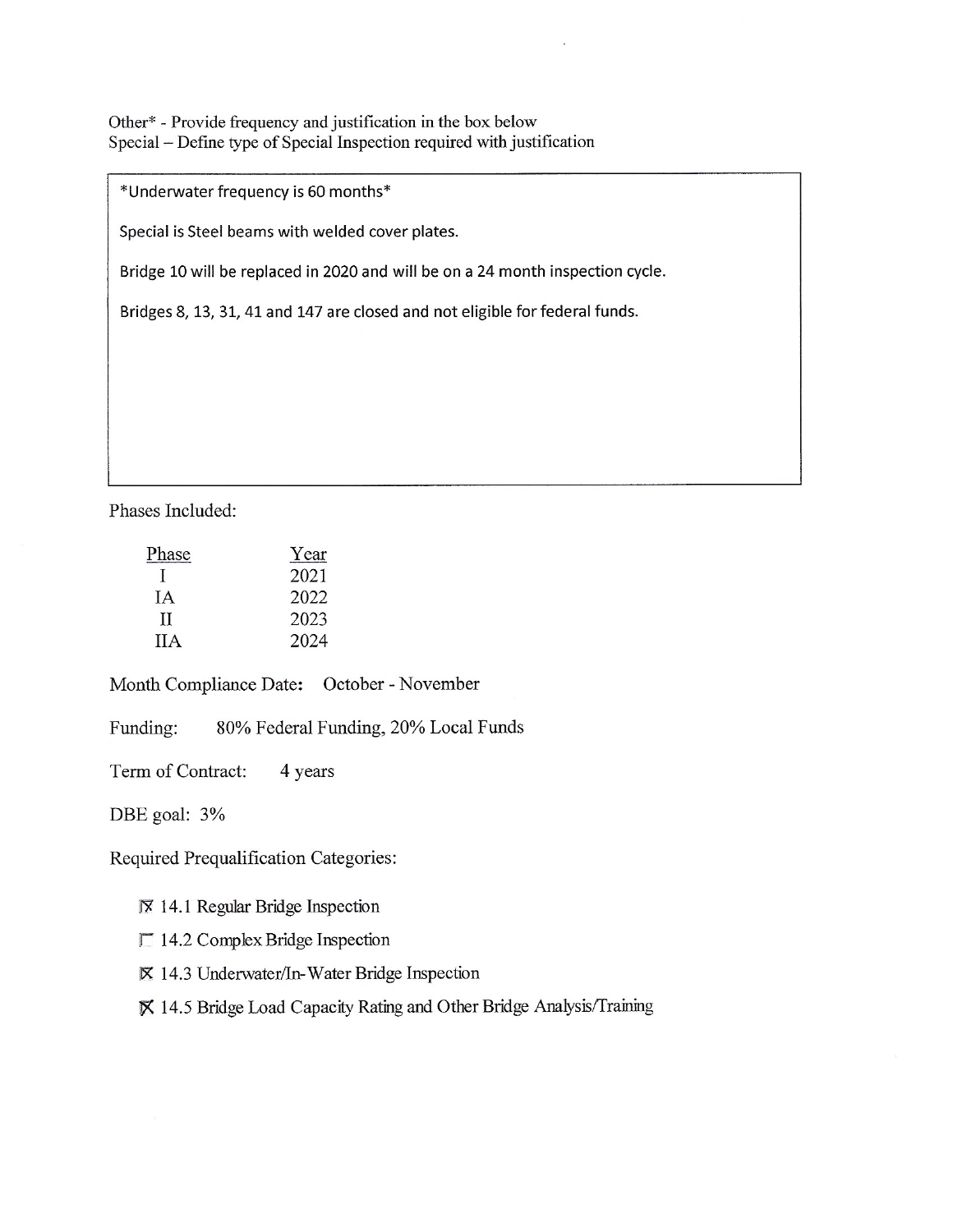## **[LPA Consultant Selection Rating Sheet for Bridge Inspections](http://www.in.gov/indot/files/LPA_Consultant_Selection_Rating_Sheet_for_Bridge_Inspections.xls)**

#### **LPA Consultant Selection Rating Sheet for Bridge Inspections**

| RFP Selection Rating for | Countv | Des # | Countywide Bridge Inspection and  |
|--------------------------|--------|-------|-----------------------------------|
| Consultant Name:         |        |       | Inventory Program for Cycle Years |

|                       | <b>Evaluation Criteria to be Rated by Scorers</b>                                  |                  |              |                            |                          |
|-----------------------|------------------------------------------------------------------------------------|------------------|--------------|----------------------------|--------------------------|
| Category              | <b>Scoring Criteria</b>                                                            | <b>Scale</b>     | <b>Score</b> | Weight                     | Weighted<br><b>Score</b> |
|                       | Performance evaluation score averages from historical performance data.            |                  |              |                            |                          |
| Past                  | Quality score for similar work from performance database.                          |                  |              | 6                          |                          |
| Performance           | Schedule score from performance database.                                          |                  |              | $\overline{\mathbf{3}}$    |                          |
|                       | Responsiveness score from performance database.                                    |                  |              |                            |                          |
| Capacity of           | Evaluation of the team's personnel and equipment to perform the project on time.   |                  |              |                            |                          |
| <b>Team to do</b>     | Availability of more than adequate capacity that results in added value.           |                  |              | 20                         |                          |
| Work                  | Adequate capacity to meet the schedule.                                            | $\boldsymbol{0}$ |              |                            |                          |
|                       | Insufficient available capacity to meet the schedule.                              | $-1$             |              |                            |                          |
|                       | Technical Expertise: Unique Resources that yield a relevant added value or         |                  |              |                            |                          |
|                       | efficiency to the deliverable.                                                     |                  |              |                            |                          |
|                       | Demonstrated outstanding expertise and resources identified                        |                  |              |                            |                          |
| Team's                | for required services for value added benefit.                                     | $\overline{2}$   |              | 15                         |                          |
| <b>Demonstrated</b>   | Demonstrated high level of expertise and resources identified                      |                  |              |                            |                          |
| <b>Qualifications</b> | for required services for value added benefit.                                     | 1                |              |                            |                          |
|                       | Expertise and resources at appropriate level.                                      | $\boldsymbol{0}$ |              |                            |                          |
|                       | Insufficient expertise and/or resources.                                           | $-3$             |              |                            |                          |
|                       | Predicted ability to manage the project, based on: experience in size, complexity, |                  |              |                            |                          |
|                       | type, subs, documentation skills.                                                  |                  |              |                            |                          |
|                       | Demonstrated outstanding experience in similar type and complexity.                | $\overline{2}$   |              |                            |                          |
| Project               | Demonstrated high level of experience in similar type and complexity.              | $\mathbf{1}$     |              | 20                         |                          |
| Manager               | Experience in similar type and complexity shown in resume.                         | $\overline{0}$   |              |                            |                          |
|                       | Experience in different type or lower complexity.                                  | $-1$             |              |                            |                          |
|                       | Insufficient experience.                                                           | $-3$             |              |                            |                          |
|                       | Project Understanding and Innovation that provides cost and/or time savings.       |                  |              |                            |                          |
|                       | High level of understanding and viable innovative ideas proposed.                  | $\overline{2}$   |              |                            |                          |
| Approach to           | High level of understanding of the project.                                        | $\overline{1}$   |              | 15                         |                          |
| Project               | Basic understanding of the project.                                                | $\boldsymbol{0}$ |              |                            |                          |
|                       | Lack of project understanding.                                                     | $-3$             |              |                            |                          |
|                       |                                                                                    |                  |              | <b>Weighted Sub-Total:</b> |                          |

Past Performance - Currently not available. This information will be provided to the LPA by INDOT once database is established.

It is the responsibility of scorers to make every effort to identify the firm most capable of producing the highest deliverables in a timely and cost effective manner without regard to personal preference.

I certify that I do not have any conflicts of interest associated with this consultant as defined in 49CFR118.36.

I have thoroughly reviewed the letter of interest for this consultant and certify that the above scores represent my best judgment of this firm's abilities.

Signature: Print Name: \_\_\_\_\_\_\_\_\_\_\_\_\_\_\_\_\_\_\_\_\_\_\_\_\_\_\_\_\_\_\_\_\_\_\_\_\_\_\_\_\_\_

Title: Date:

(Form Rev. 4-7-16)